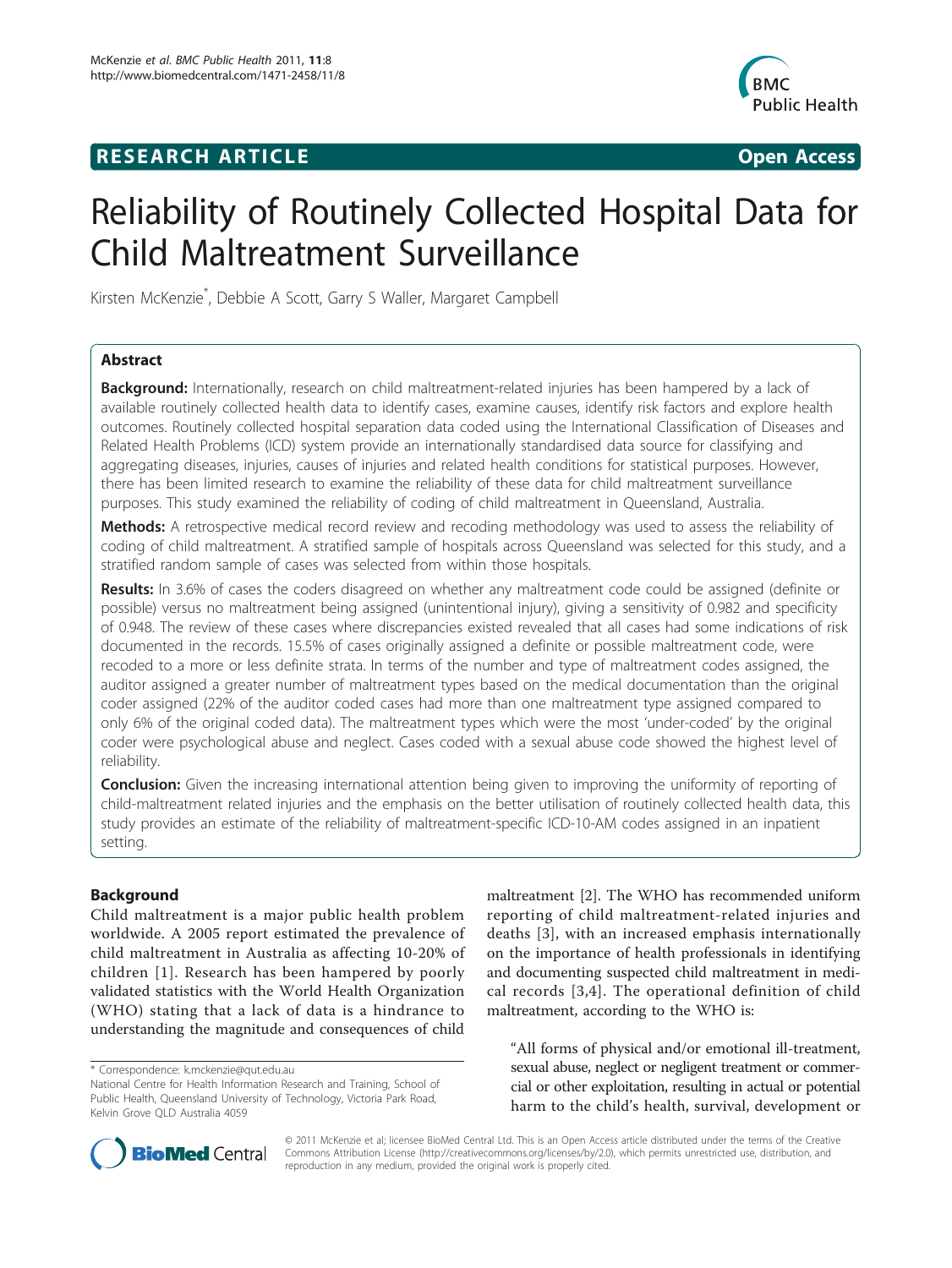dignity in the context of a relationship of responsibility, trust or power" p. 59 [[2](#page-6-0)].

Hospital separation data are a key source of standardised data which are routinely used to assess population health, with these data coded using the International Statistical Classification of Diseases and Related Health Problems (ICD) developed by WHO [[5\]](#page-6-0). In many countries, clinical modifications are made to the ICD to include greater specificity for reporting. In Australia as well as several other countries (New Zealand, Ireland, Germany, Romania, Slovenia and Saudi Arabia [\[6\]](#page-6-0)), hospital separation data are coded using the Australian clinical modification, ICD-10-AM [[7\]](#page-6-0).

Hospital separation data rely on detailed documentation in hospital records by health professionals. Clinical coders in the hospital setting are responsible for reviewing medical records and abstracting the necessary information to assign ICD-10-AM codes to reflect the patient's episode of care. If there is a lack of adequate documentation in the record, morbidity coders are limited in the range of codes they can accurately assign. Zeigler et al found that in Emergency Department (ED) records, only 20% of cases of fractures in children under three years of age had documentation to indicate whether child maltreatment had been considered by the emergency physician, and 27% of cases had inadequate documentation to assess the consistency of the injury with the case history [[8](#page-6-0)]. Limbos et al found that, of those cases who had been discharged with a diagnosis of child maltreatment, only 45% of medical records had documentation specifying the history of injuries and over a quarter of cases omitted a description of the physical examination findings [[9\]](#page-6-0). The medical record is a key to information sharing and communication among clinical staff and is also the primary source of documentation for routine clinical coding. Therefore, limited clinical documentation around the suspicion of child maltreatment may hamper the process of identification and coding of these cases.

Clinical coders undergo significant training and know and understand the stringent requirements involved in accurately assigning ICD-10\_AM codes to medical records. In order for a definitive maltreatment code to be assigned the coder must find clear evidence and a definitive diagnosis of maltreatment in the medical record [\[10\]](#page-6-0). If the record indicates an injury is 'queried' or 'suspicious' but there are no definitive statements about maltreatment, a range of possible codes may be assigned, and the authors have described these ICD-10- AM codes in McKenzie et al (2010) [\[11](#page-6-0)].

There has been no research which examines the reliability of coding of child maltreatment in hospital separation data in Australia and limited research internationally. The aim of this study was to assess the reliability of coding of child maltreatment in hospital discharge data in Queensland.

## Methods

A retrospective medical record and coding review was used to assess the reliability of coding of child maltreatment in hospital records in Queensland, Australia. The sampling process was conducted in two phases. Initially, a stratified sample of hospitals across Queensland was conducted and then a stratified random sample of cases from within each selected hospital was conducted.

#### Hospital Sample

The aim of hospital selection was to identify a range of large, medium and small caseload public hospitals from metropolitan, rural and remote areas throughout Queensland. Eligible hospitals for inclusion in the sampling process were those that: were categorised as a public hospital, had an accident and emergency department and an acute care service, treated paediatric patients, and had more than 1000 admissions per year (53 of 99 Queensland public hospitals with an emergency department satisfied all criteria). It was estimated that approximately 20 hospitals across Queensland could be sampled based on the resources available (budget, time, staff). Within this sample, the aim was to collect a sample of patient records from an equal number of large (>= 30,000 admissions/year), medium (10,000- 29,999 admissions/year), and small (<10,000 admissions/ year) hospitals, and the final sample included 7 large hospitals, 7 medium hospitals and 6 small hospitals. from large and medium hospitals and 6 from small hospital. Once ethical approvals were obtained, patient sampling was undertaken.

#### Patient Sample

Patient sample selection was conducted using the Queensland Health Admitted Patient Data Collection (QHAPDC) [[12](#page-6-0)]. This database contains ICD-10-AM coded data for every hospital discharge occurring from any public hospital, licensed private hospital and day surgery unit since 1985 in Queensland. The admission year range for case selection was 2003 to 2006. The age range for case selection was under 18 years to comply with the operational definition of child in the Child Protection Act (1999) which governs Queensland child protection [\[13\]](#page-7-0).

The coding of child-maltreatment had been found to be rare (0.3% of hospitalisations in Australia in 2005/06 for children had any maltreatment code assigned) [[11](#page-6-0)]. To ensure a sufficient sample of cases of child maltreatment could be reviewed, cases were first stratified into three groups based on the presence of the following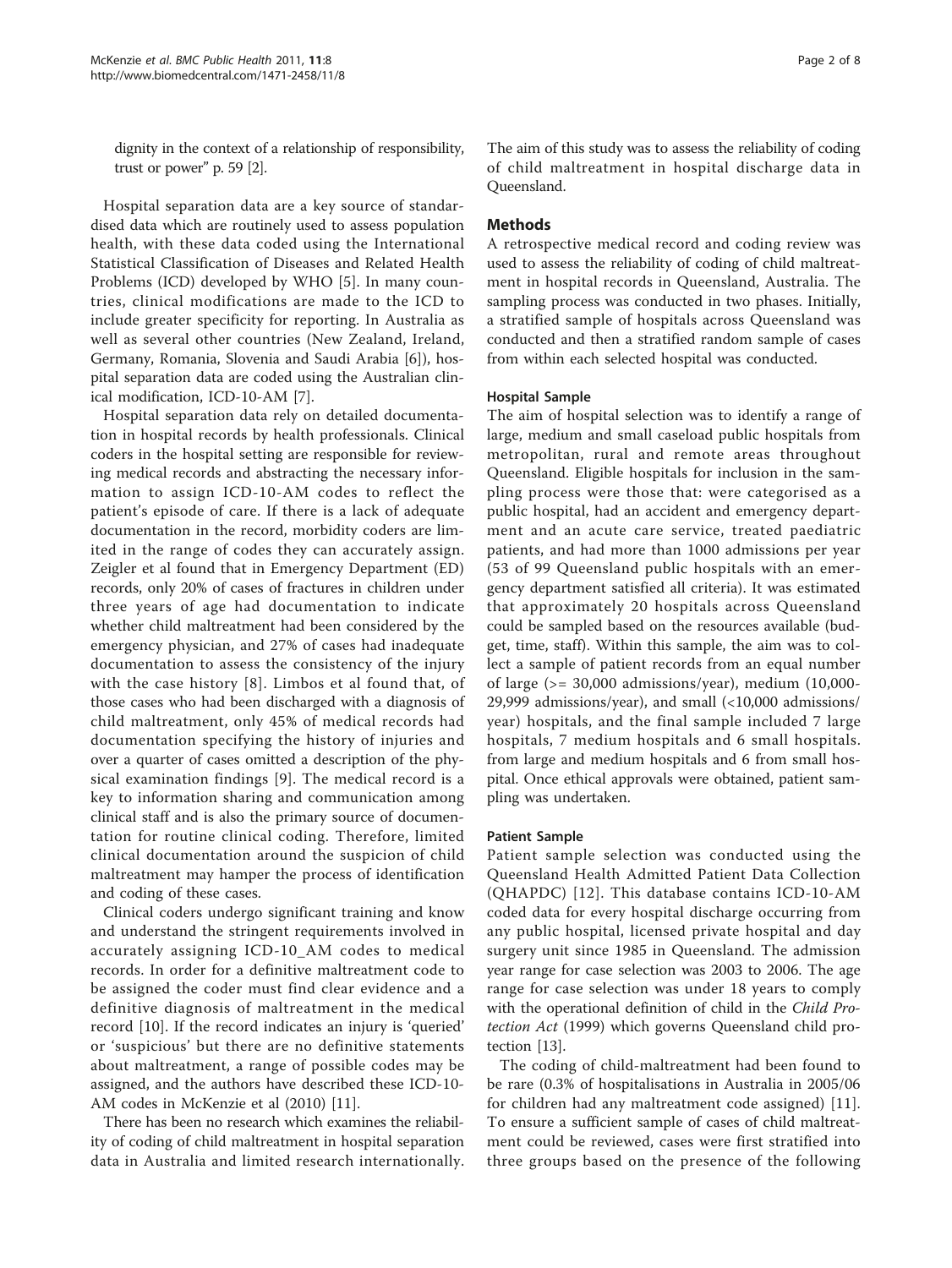codes as either a principal diagnosis or an additional diagnosis: definitive maltreatment codes, possible maltreatment codes, and injury codes with an external cause of unintentional intentSpecific details of these code groupings are as follows:

• Strata 1 (Definitive maltreatment code) - This strata included all cases with a definitive maltreatment code (T74 Maltreatment Syndrome) assigned as either a principal diagnosis or an additional diagnosis in the patient's hospital separation data.

• Strata 2 (Possible maltreatment code) - This strata included all cases that weren't grouped into Strata 1, but had any of a range of possible maltreatment codes [\[11](#page-6-0)], including: (a) one or more of the ICD-10-AM codes Z04.4 Examination and observation following alleged rape and seduction, Z04.5 Examination and observation following other inflicted injury, Z61.4 Problems related to alleged sexual abuse of child by person within primary support group, Z61.5 Problems related to alleged sexual abuse of child by person outside primary support group, Z61.6 Problems related to alleged physical abuse of child, Z62.0 Inadequate parental supervision and control, Z62.3 Hostility towards and scapegoating of child, Z62.4 Emotional neglect of child, Z62.5 Other problems related to neglect in upbringing, Z62.6 Inappropriate parental pressure and other abnormal qualities of upbringing reported as a principal or additional diagnosis, (b) an ICD-10-AM external cause code in the range X85-Y09 Assault codes, where the perpetrator was identified at the fifth-digit with a value of 1 Parent, 2 Other family member, or 3 Carer for 15 to 17 year old children or a fifth-digit with a value of 1 Parent, 2 Other family member, 3 Carer, 8 Other specified person, or 9 Unspecified person for patients under 15 years of age, or (c) an ACHI procedure code of 5830600 Radiography of the whole skeleton or 9608400 Physical abuse/violence/assault counselling reported in any of the procedure codes assigned.

• Strata 3 (Unintentional injury code) - This strata included all cases admitted to hospital with an injury diagnosis (ICD-10-AM code range S00-T98) reported as a principal or additional diagnosis with an external cause in the unintentional cause code range (V00-X59) who weren't in Strata 1 or Strata 2.

The sample size for patient records was determined by a number of factors, including budget, resources and statistical power considerations. A target of 1500 inpatient records was set initially, with a target of 500 records per strata. To take into account the different caseloads of different hospitals and to approximate a probabilitybased result, the number of cases for selection at each hospital was stratified according to the size of the hospital. For Large Hospitals which were Principal Referral/ Specialised Children's Hospitals a maximum of 40 cases

per strata was set, for other Large Hospitals a maximum of 20 cases per strata was set, and for Medium/Small hospitals a maximum of 10 cases per strata were set.

While 500 records per strata was the initial target, preliminary screening of the QHAPDC data found that Strata 1 only contained 218 eligible cases and Strata 2 only contained 293 eligible cases, resulting in smaller numbers of cases than expected available for review in these two Strata.

#### Data collection

Details on the age range, range of admission dates and specific ICD-10\_AM codes to include in the sample (as described above) were provided to the State Health department, and the department extracted a random sample of unit record numbers (URN) and hospital identifiers. A list of URNs was provided to Health Information Managers within each hospital, and they extracted the hard copy medical record for review onsite. An ACCESS database was specifically designed by KM to facilitate the systematic collection of data across researchers and hospitals. Training for the data collection was based on a detailed training manual and all data collectors and coders were provided with this training and a copy of the manual for reference as necessary during the data collection phase. The database was piloted prior to implementation to ensure that all researchers and coders were collecting the same information and recording it in the same format across all sites. An expert coding auditor and a researcher visited each site to review the medical records. The collection methods and database design ensured that the coding auditor was blinded to the all existing codes (as assigned on patient discharge) during the data abstraction and recoding processes. The coding auditor used the database to review the records to obtain information relevant for assigning ICD-10-AM codes, allocated the appropriate codes, and then compared these to the codes assigned by the original coder.,

The medical record review was contingent on the availability of the medical record during the time that the researchers and coding auditors were on-site. If the patient record was required by another hospital department, for example if the patient had an outpatient appointment or had been readmitted for some reason or the record was required by the legal department, at the time of the data abstraction and it didn't become available during that time, the record was missed.

#### Data analysis

Kappa statistics were used to examine the interrater reliability for strata assignment. Also, ICD-10-AM maltreatment codes were grouped to create variables to flag the presence of each of the main forms of maltreatment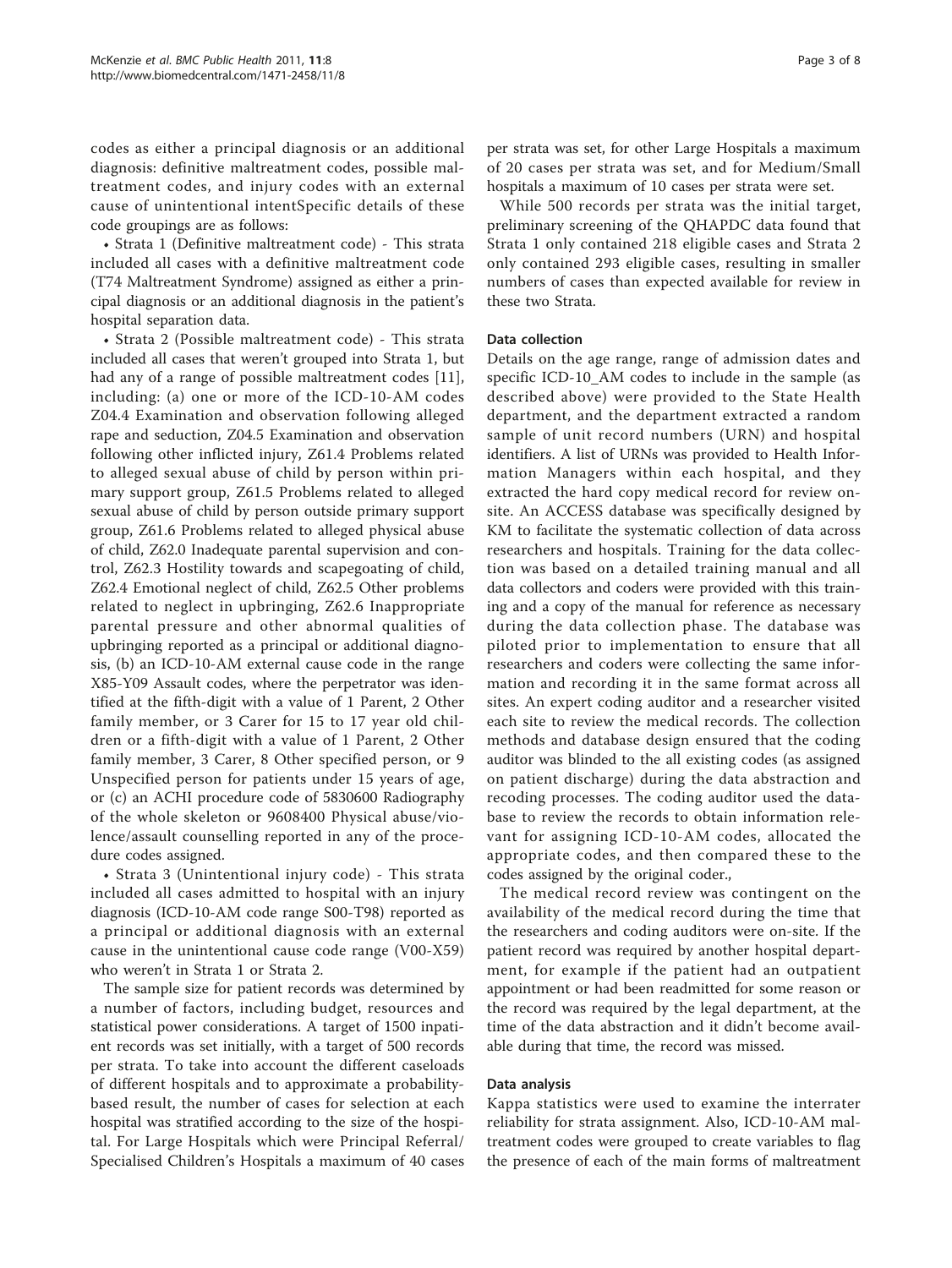(neglect, physical abuse, sexual abuse, psychological abuse, and other/unspecified abuse) as coded by the original coder and the auditor (For more detail on these code groupings see McKenzie et al 2010 [\[11\]](#page-6-0). Analysis for this study was focused on assessing the documentation and coding of each admission therefore, there was no need to account for multiple admissions for a child. Sensitivity and specificity were calculated comparing the two coders' assignment of cases to maltreatment strata and the two coders' assignment of maltreatment types.

## Results

#### Sample Characteristics

Between 80% and 100% of cases in the target sample were available to be reviewed onsite, with an average review rate of 92.2% of target records. By strata, 94.0% of the cases in Strata 1, 86.3% of the cases in Strata 2, and 94.9% of the cases in Strata 3 were reviewed from the target sample. Of the total population of hospitalised children in Queensland between 2003 and 2006 with a definite maltreatment code assigned, 82.3% of cases were reviewed, 33.9% with a possible maltreatment code, and 1.0% with an unintentional injury code.

Table 1 shows age and sex distributions and for these calculations, only primary cases (i.e. the first separation for each child) were included (884 children in the sample of 923 separations). There were differences in the age and sex distribution by maltreatment strata, with a larger number of females than males in the two maltreatment strata. Almost 60% of the sample with a definitive code and 68% of the sample with a possible code were female, while females comprised only 34% of the unintentional injury sample. Age distributions varied in each strata with the largest proportion of children with a definitive code aged  $\langle 5 \rangle$  years (over 70%), while the largest proportion of children with a possible code were aged >10 years (over 70%). Almost half of the males in the definitive strata were aged <1 year, compared to only a quarter of the females. In contrast, 38% of females in the in the definitive strata were aged >6 years, compared to only 15% of males.

## Strata Comparison

Original strata assignment was compared to the recoded strata assignment to examine the concordance of assigned maltreatment strata (See Table [2\)](#page-4-0). The coders agreed on the assignment of definitive maltreatment codes for 77.4% of cases assigned to this stratum by the auditor, agreed on the assignment of possible maltreatment codes for 87.4%, and agreed on the assignment of unintentional injury codes for 94.8% of cases. The interrater reliability of coders for assignment of cases into the three maltreatment strata was 0.818 (Cohen's kappa).

| Sex and Age Groups | <b>Definitive Code</b> |      | Possible Code |      | <b>Unintentional Injury Code</b> | <b>Total</b> |     |      |
|--------------------|------------------------|------|---------------|------|----------------------------------|--------------|-----|------|
|                    | $\mathsf{n}$           | Col% | n             | Col% | n                                | Col%         | n   | Col% |
| Males              |                        |      |               |      |                                  |              |     |      |
| $<1\,$             | 39                     | 48.1 | 8             | 11.1 | 9                                | 3.0          | 56  | 12.2 |
| $1 - 5$            | 30                     | 37.0 | 16            | 22.2 | 69                               | 22.6         | 115 | 25.1 |
| $6 - 9$            | $\overline{4}$         | 4.9  | 13            | 18.1 | 57                               | 18.7         | 74  | 16.2 |
| $10 - 14$          | 7                      | 8.6  | 27            | 37.5 | 93                               | 30.5         | 127 | 27.7 |
| $15 - 17$          |                        | 1.2  | 8             | 11.1 | 77                               | 25.2         | 86  | 18.8 |
| Total              | 81                     | 100  | 72            | 100  | 305                              | 100          | 458 | 100  |
| Females            |                        |      |               |      |                                  |              |     |      |
| $<$ 1              | 31                     | 26.1 | 8             | 5.3  | 9                                | 5.8          | 48  | 11.3 |
| $1 - 5$            | 43                     | 36.1 | 28            | 18.5 | 51                               | 32.7         | 122 | 28.6 |
| $6 - 9$            | 15                     | 12.6 | 12            | 7.9  | 39                               | 25.0         | 66  | 15.5 |
| $10 - 14$          | 22                     | 18.5 | 57            | 37.7 | 29                               | 18.6         | 108 | 25.4 |
| $15 - 17$          | 8                      | 6.7  | 46            | 30.5 | 28                               | 17.9         | 82  | 19.2 |
| Total              | 119                    | 100  | 151           | 100  | 156                              | 100          | 426 | 100  |
| Total              |                        |      |               |      |                                  |              |     |      |
| $<$ 1              | 70                     | 35.0 | 16            | 7.2  | 18                               | 3.9          | 104 | 11.8 |
| $1 - 5$            | 73                     | 36.5 | 44            | 19.7 | 120                              | 26.0         | 237 | 26.8 |
| $6 - 9$            | 19                     | 9.5  | 25            | 11.2 | 96                               | 20.8         | 140 | 15.8 |
| $10 - 14$          | 29                     | 14.5 | 84            | 37.7 | 122                              | 26.5         | 235 | 26.6 |
| $15 - 17$          | 9                      | 4.5  | 54            | 24.2 | 105                              | 22.8         | 168 | 19.0 |
| Total              | 200                    | 100  | 223           | 100  | 461                              | 100          | 884 | 100  |

Table 1 Age Groups and Sex Distribution of Children by Maltreatment Strata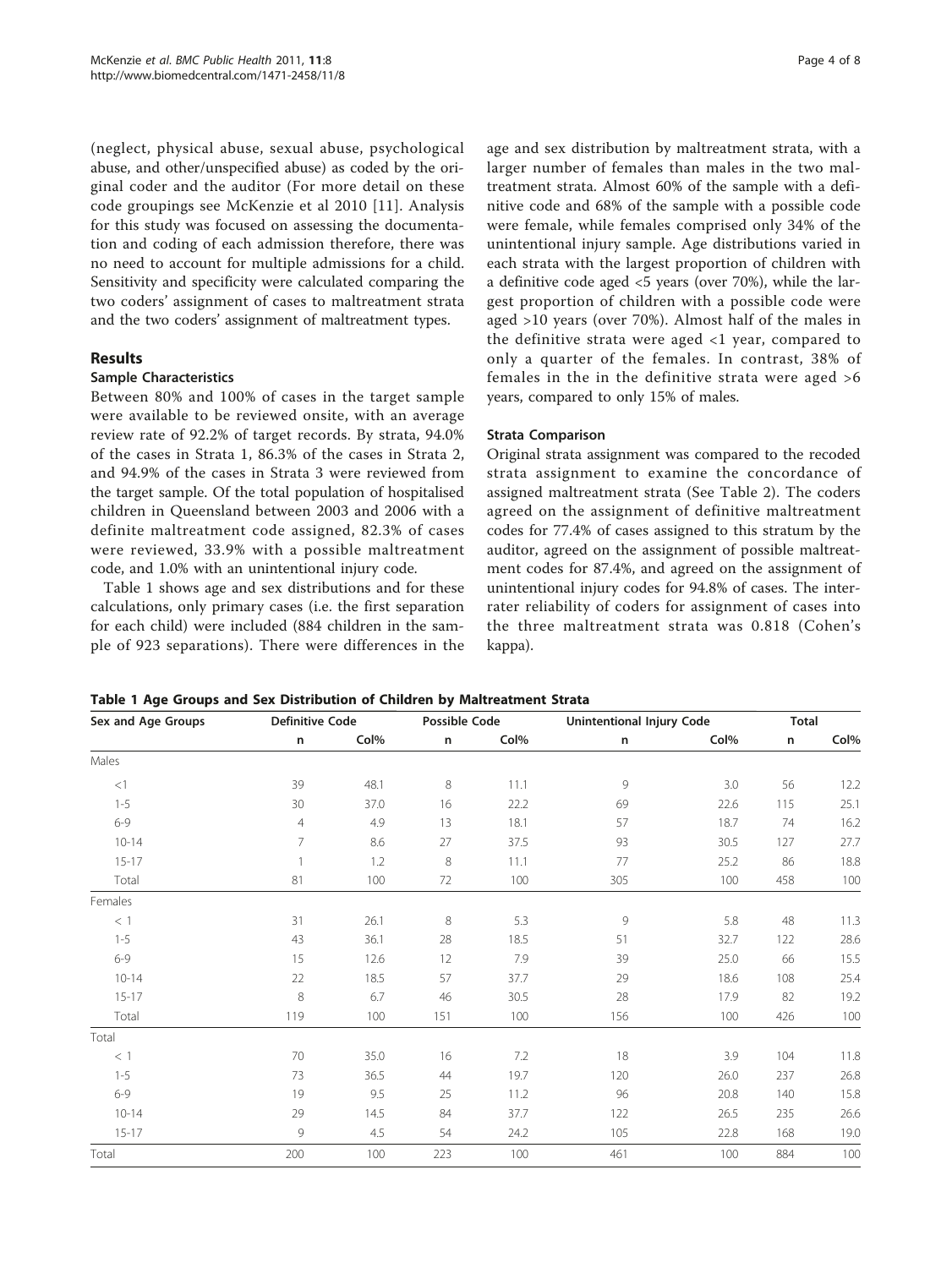| New Intent           |                        |      |               |      |                      |      |              |      |  |
|----------------------|------------------------|------|---------------|------|----------------------|------|--------------|------|--|
| Original Intent      | <b>Definitive Code</b> |      | Possible Code |      | Unintentional injury |      | <b>Total</b> |      |  |
|                      | n                      | Col% | n             | Col% | n                    | Col% | n            | Col% |  |
| Definitive Code      | 182                    | 77.4 | 19            | 9.2  | 4                    | 0.8  | 205          | 22.2 |  |
| Possible Code        | 52                     | 22.1 | 181           | 87.4 | 2 <sup>1</sup>       | 4.4  | 254          | 27.5 |  |
| Unintentional injury |                        | 0.4  |               | 3.4  | 456                  | 94.8 | 464          | 50.3 |  |
| Total                | 235                    | 100  | 207           | 100  | 481                  | 100  | 923          | 100  |  |

<span id="page-4-0"></span>Table 2 Comparison of Maltreatment Strata Assigned by Original Coder and Auditor

The sensitivity and specificity were calculated comparing those cases where maltreatment was coded (combining definitive and possible maltreatment codes) and those cases where unintentional injury was coded (See Table 3). The sensitivity (i.e. of coding maltreatment when maltreatment was documented) was 0.982 and the specificity (i.e. of not coding maltreatment when maltreatment wasn't documented) was 0.948.

There were 33 cases out of the 923 (3.6% of cases) reviewed where there was disagreement in whether any maltreatment code could be assigned (i.e. where the original coder assigned a definite/possible maltreatment code and the auditor assigned an unintentional injury code OR where the auditor assigned definite/possible maltreatment code and the original code assigned an unintentional injury code). Of these 33 cases, there were 5 cases where there was disagreement about definite maltreatment versus unintentional injury. All provided documentation of possible maltreatment in the records,, though there were no definitive statements that the injury being treated was a direct result of maltreatment. In almost all of the 28 cases where the disagreement was related to possible versus unintentional injury, the main difference was whether or not a maltreatment code to identify a history of maltreatment (i.e. as per the Z codes described in the method section) was assigned.

## Type Comparison

For cases where any maltreatment code was assigned by either coder, the number of maltreatment types assigned by each coder was compared (See Table [4](#page-5-0)). The original coder assigned only one maltreatment type for over 90% of cases, two maltreatment types for around 5% of cases, and three maltreatment types for less than 1% of cases. The auditor assigned only one maltreatment type for

72% of cases, two maltreatment types for around 17% of cases, and three maltreatment types for 5% of cases.

The original maltreatment type assignment was compared to the recoded maltreatment type assignment to examine the concordance of assigned maltreatment types (neglect, physical, sexual, psychological, and other) (See Table [5](#page-5-0)). For Auditor Maltreatment Type, the column headings 'Yes' and 'No' refer to the maltreatment types signified in the row heading. The sensitivity and specificity were calculated for each maltreatment type (using the auditor assigned types as the gold standard). For neglect, the sensitivity was 61.4% and the specificity was 94.7%. For physical abuse, the sensitivity was 72.6% and the specificity was 90.8%. For sexual abuse, the sensitivity was 86.5% and the specificity was 93.6%. For psychological abuse, the sensitivity was 8% and the specificity was 98.6%. For other or unspecified abuse, the sensitivity was 62.5%and the specificity was 87.3%.

#### **Discussion**

This study examined the reliability of coding of child maltreatment in hospital separation data, finding an interrater reliability of 0.818 for the assignment of cases to strata. For only 3.6% of cases overall, the coders disagreed on whether *any* maltreatment code could be assigned (definite or possible maltreatment code compared to an unintentional injury code), with the auditor assigning an unintentional injury code to 5% of cases originally coded with a maltreatment code and assigning a maltreatment code to less than 2% of cases originally coded as unintentional. The review of these cases where discrepancies existed revealed that all cases had some indications of risk documented in the records, though the documentation was unclear regarding whether maltreatment was evident, hence affecting the certainty of

Table 3 Sensitivity and Specificity of Abuse Group Assignment

| Original Intent             |     | Definitive or Possible Code | Unintentional Injury Code | Total |     |      |
|-----------------------------|-----|-----------------------------|---------------------------|-------|-----|------|
|                             | n   | Col%                        |                           | Col%  | n   | Col% |
| Definitive or Possible Code | 434 | 98.2                        |                           | 5.2   | 459 | 49.7 |
| Unintentional Injury Code   |     | 1.8                         | 456                       | 94.8  | 464 | 50.3 |
| Total                       | 442 | 100                         | 481                       | 100   | 923 | 100  |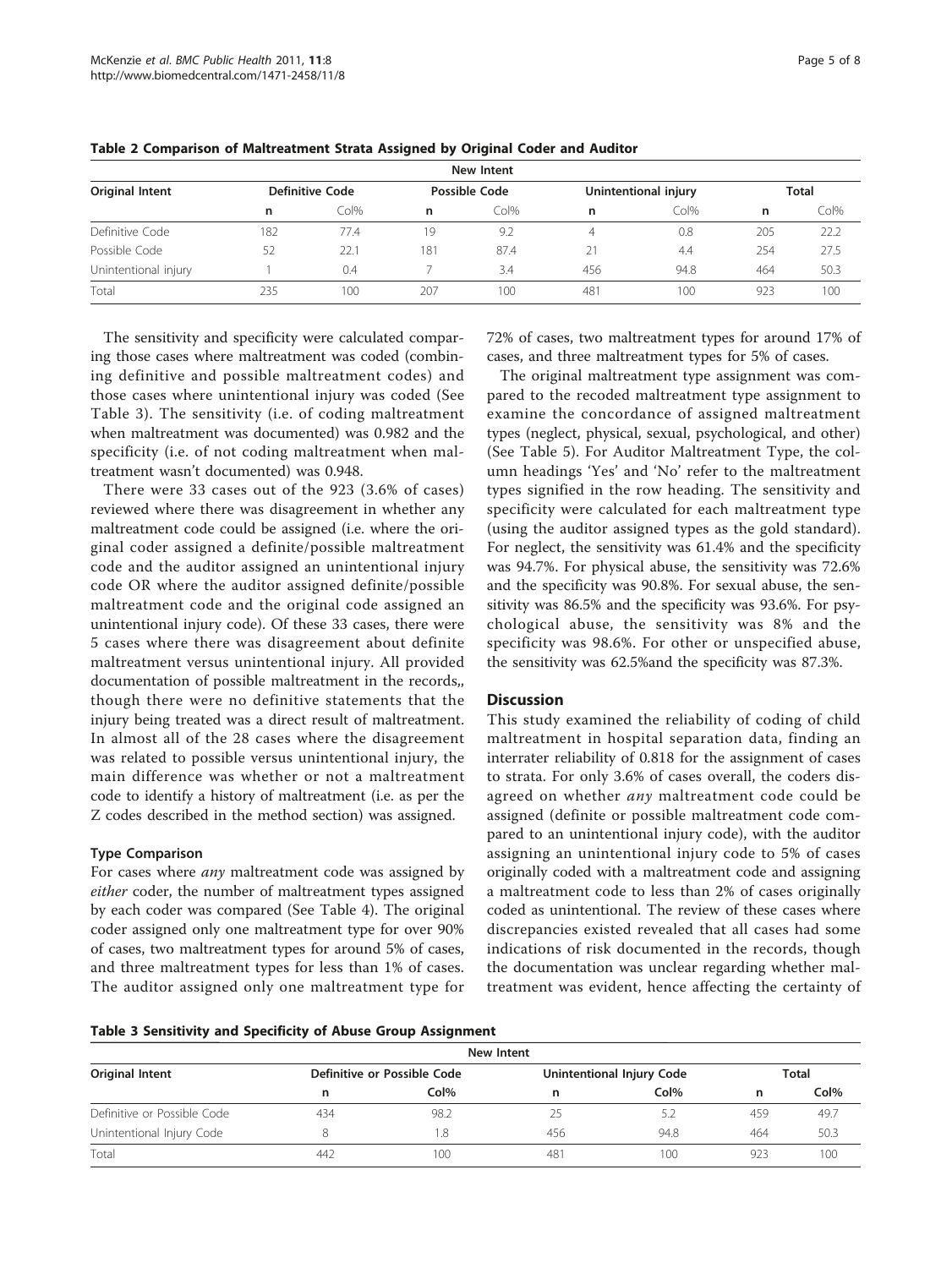|                                 | <b>Auditor Number of Maltreatment Types</b> |      |          |      |                  |      |                    |      |       |      |
|---------------------------------|---------------------------------------------|------|----------|------|------------------|------|--------------------|------|-------|------|
| Original no. Maltreatment Types | No Types                                    |      | One Type |      | <b>Two Types</b> |      | <b>Three Types</b> |      | Total |      |
|                                 | n                                           | Col% | n        | Col% | n                | Col% | n                  | Col% | n     | Col% |
| No Types                        |                                             | 8.0  |          | 3.3  |                  | 1.2  | 0                  | 0.0  | 14    | 3.0  |
| One Type                        | 22                                          | 88.0 | 322      | 95.3 | 62               | 77.5 | 19                 | 79.2 | 425   | 91.0 |
| Two Types                       | 0                                           | 0.0  |          | 1.5  | 15               | 18.8 |                    | 20.8 | 25    | 5.4  |
| Three Types                     |                                             | 4.0  | $\Omega$ | 0.0  |                  | 2.5  | 0                  | 0.0  |       | 0.6  |
| Total                           | 25                                          | 100  | 338      | 100  | 80               | 100  | 24                 | 100  | 467   | 100  |

<span id="page-5-0"></span>Table 4 Comparison of Number of Maltreatment Type Assigned by Original Coder and Auditor

coding. Thus researchers can be reasonably confident in the specificity of coded data for child maltreatment. Given the strict coding rules around the assignment of maltreatment codes, which rely on clear documentation to support code assignment, selection of cases based on the presence of maltreatment codes is highly likely to provide a sample of cases with documentation of maltreatment in their medical records. While documentation of maltreatment in the medical records is not a definitive indicator of actual maltreatment, these cases are arguably a high risk group for further investigation.

For 7.7% of cases overall, the main source of disagreement between coders was whether a definitive maltreatment code could be assigned versus a possible maltreatment code. While this only represented 7.7% of cases overall, it represented 15.5% of cases originally

Table 5 Comparison of Maltreatment Type Assigned by Original Coder and Auditor

|                                   | <b>Auditor Maltreatment Type</b> |      |     |              |     |  |  |  |  |
|-----------------------------------|----------------------------------|------|-----|--------------|-----|--|--|--|--|
| <b>Original Maltreatment Type</b> |                                  | Yes  | No  | <b>Total</b> |     |  |  |  |  |
|                                   | n                                | Col% | n   | Col%         | n   |  |  |  |  |
| Neglect                           |                                  |      |     |              |     |  |  |  |  |
| Yes                               | 113                              | 61.4 | 15  | 5.3          | 128 |  |  |  |  |
| No                                | 71                               | 38.6 | 268 | 94.7         | 339 |  |  |  |  |
| Total                             | 184                              | 100  | 283 | 100          | 467 |  |  |  |  |
| Physical                          |                                  |      |     |              |     |  |  |  |  |
| Yes                               | 127                              | 72.6 | 27  | 9.2          | 154 |  |  |  |  |
| No                                | 48                               | 27.4 | 265 | 90.8         | 313 |  |  |  |  |
| Total                             | 175                              | 100  | 292 | 100          | 467 |  |  |  |  |
| Sexual                            |                                  |      |     |              |     |  |  |  |  |
| Yes                               | 147                              | 86.5 | 19  | 6.4          | 166 |  |  |  |  |
| No                                | 23                               | 13.5 | 278 | 93.6         | 301 |  |  |  |  |
| Total                             | 170                              | 100  | 297 | 100          | 467 |  |  |  |  |
| Psychological                     |                                  |      |     |              |     |  |  |  |  |
| Yes                               | $\overline{2}$                   | 8.0  | 6   | 1.4          | 8   |  |  |  |  |
| No                                | 23                               | 92.0 | 436 | 98.6         | 459 |  |  |  |  |
| Total                             | 25                               | 100  | 442 | 100          | 467 |  |  |  |  |
| Other                             |                                  |      |     |              |     |  |  |  |  |
| Yes                               | 70                               | 62.5 | 45  | 12.7         | 115 |  |  |  |  |
| No                                | 42                               | 37.5 | 310 | 87.3         | 352 |  |  |  |  |
| Total                             | 112                              | 100  | 355 | 100          | 467 |  |  |  |  |

assigned as definite or possible maltreatment that were recoded to a more or less definite strata. Potential flags in the ICD for maltreatment-related events included both codes that signified a current episode of maltreatment and codes which signified a prior history of maltreatment. For a clinical coder to apply a definitive maltreatment code there must be clear clinical documentation of evidence of maltreatment. If documentation in the medical record indicates that the cause of the injury/disease is 'queried' or 'suspicious' of maltreatment, but evidence of further investigation to substantiate it is not documented, the coder cannot assign a definitive maltreatment code. Instead the coder may assign a range of codes indicating possible maltreatment (such as Z04.4 Examination and observation following alleged rape and seduction) or problems related to previous alleged maltreatment (Z61.4 Problems related to alleged sexual abuse of child by person within primary support group) [[14](#page-7-0)]. The assignment of any maltreatment codes (current or prior) as a co-morbidity in Australian hospital separation data the patient must have been treated for and/or had their hospital stay extended due to the condition which was coded. Hence, researchers wanting to use maltreatment codes to identify cases where the presentation directly relates to a definite case of current maltreatment, as opposed to a possible case of current maltreatment or a history of previous maltreatment, would need to do further investigation at the medical record level to rule cases out or in.

Furthermore, in terms of the number and type of maltreatment codes assigned, this study found that the auditor assigned a greater number of maltreatment types based on the medical documentation than the original coder assigned (22% of the auditor coded cases had more than one maltreatment type assigned compared to only 6% of the original coded data). The maltreatment types which were the most 'under-coded' by the original coder were psychological abuse (only 2 cases out of the 25 cases of psychological abuse assigned by the auditor were coded by the original coder), and neglect (only 113 cases out of the 184 cases of neglect assigned by the auditor were coded by the original coder). Cases coded with a sexual abuse code showed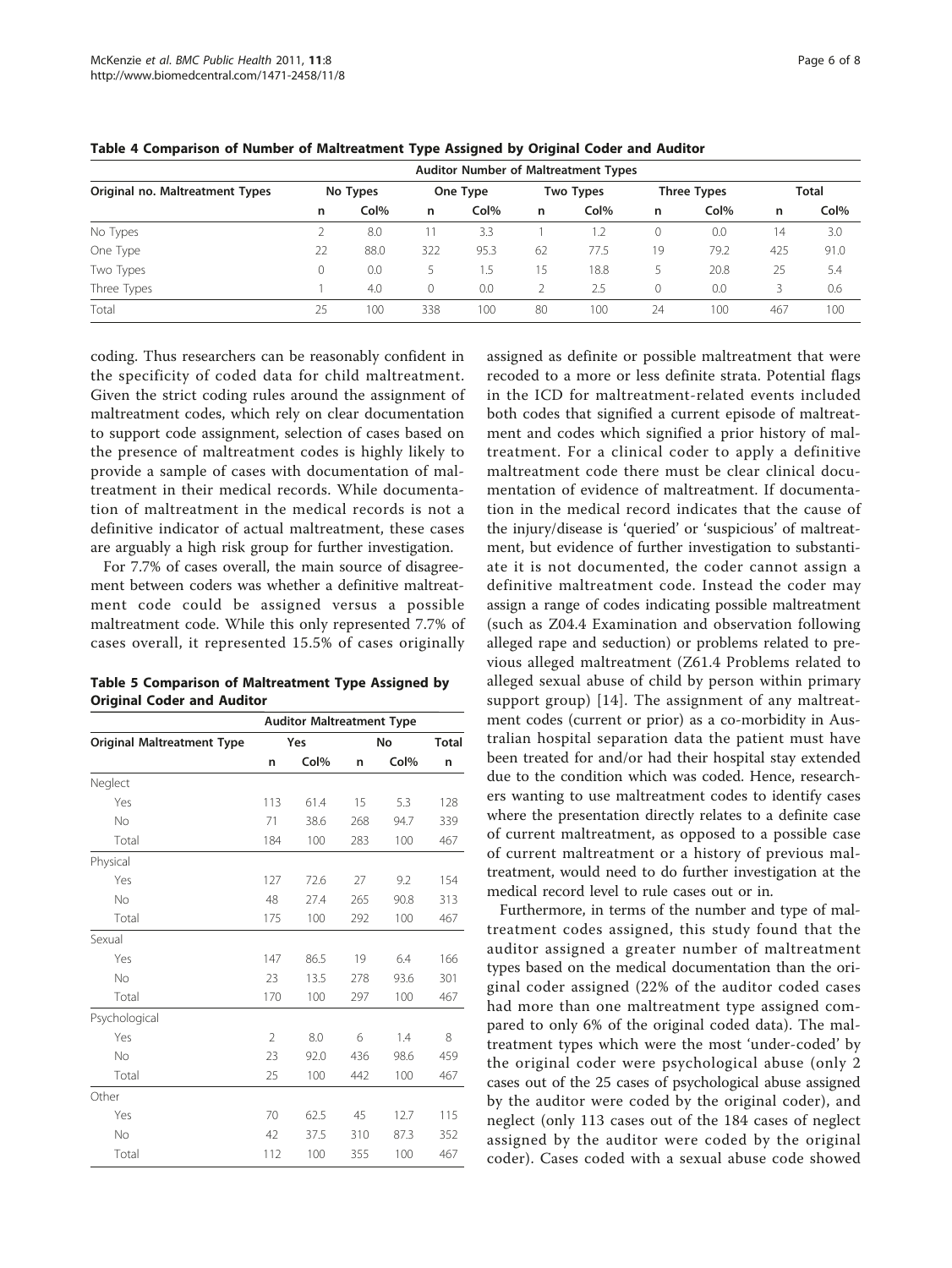<span id="page-6-0"></span>the highest level of reliability. This has implications for future research, given the underestimates that would be likely if cases were sampled by specific maltreatment type alone. Researchers with a specific interest in selecting specific types of maltreatment from coded health data sets may need to select a broad sample of cases with any maltreatment code assigned initially, and then conduct a more in-depth medical record review (such as conducted in this study) to ensure more complete case capture.

This study found that selection of cases coded with an unintentional injury cause found only a small number of cases where further review resulted in a maltreatment code assignment (less than 2% of the cases originally coded as unintentional were recoded with a possible or definitive maltreatment code). However, this study selected a random sample of *all* injury diagnoses across a broad range of ages. A more targeted sample using common maltreatment-related injury codes (such as head injuries, rib fractures etc) within specific age ranges (such as those under age 1), may produce a higher proportion of potential maltreatment-related cases which weren't assigned a maltreatment code. Previous research has identified a range of ICD diagnosis codes beyond the maltreatment-specific ICD codes which could be used to identify samples of cases for further investigation, and a recent systematic review of the literature summarised these studies [[15\]](#page-7-0). Future research should include studies to examine the clinical documentation and reliability of coding of maltreatment for cases with clinical indicators of maltreatment but where no maltreatment codes have been assigned.

It is important to note that the authors have deliberately avoided using the terms 'correct' and 'incorrect' coding or 'accuracy of coding' throughout this article as disagreement in coding between the original coder and the auditor could reflect errors on the part of either the original coder or the auditor. Clinical coding is a complex process and documentation is often not comprehensive, clearly or consistently recorded and hence two coders with the same medical record may assign different codes. Coding is generally performed by multiple coders in a large number of hospitals across Australia, fluctuations between the auditors in their external cause coding are likely to reflect normal variability in the coding process. By referring to the level of agreement or concordance between coders, we are able to estimate the reliability without making assumptions of accuracy on the part of either coder.

## Conclusion

Given the increasing international attention being given to improving the uniformity of reporting of childmaltreatment related injuries and the emphasis on the better utilisation of routinely collected health data, this study provides an estimate of the reliability of maltreatment-specific ICD-10-AM codes. Reliable data is critical if these data are to be used for estimating the incidence and prevalence of child maltreatment resulting in hospitalisation, for describing patterns and estimating risks, for validating data from other sectors (such as police and child safety data), and for providing estimates of the costs of child maltreatment.

#### Acknowledgements

We thank Professor Michael Dunne, Mrs Sue Walker, and Associate Professor Jenny Fraser who all contributed to the design of the study. We acknowledge the support of the Australian Research Council Linkage Grant (LP0882093) and our industry partners at the Department of Communities, Queensland Health, and the Abused Child Trust.

#### Authors' contributions

All authors made an important contribution to the development of the ideas and conduct of the research. GW and MC recoded all data and provided expert advice in regards to the comparisons of data; DS and KM assisted in data collection; KM and DS were primarily responsible for developing the first drafts of the manuscript; KM conducted all analysis. All authors have been integrally involved in reviewing and extensively editing the text as it has progressed through several iterations.

#### Competing interests

The authors declare that they have no competing interests.

Received: 28 July 2010 Accepted: 5 January 2011 Published: 5 January 2011

#### References

- 1. Abused Child Trust: Statistics on Child Abuse & Neglect 2003-04. 2005
- 2. World Health Organisation: World Report on Violence and Health. Geneva: World Health Organisation; 2002.
- 3. O'Donnell M, Stanley F: Child abuse and neglect–is it time for a public health approach? Aust NZ J of Public Health 2008, 32(4):325-30.
- 4. Arie S: WHO takes up issue of child abuse. Br Med J [News Roundup] 2005, 331(7509):129.
- 5. World Health Organization (WHO): International Statistical Classification of Diseases and Related Health Problems, 10th Revision (ICD-10). Geneva: WHO; 1994.
- 6. McKenzie K, Enraght-Moony E, Waller G, Walker S, Harrison J, McClure R: [Causes of Injuries Resulting in Hospitalisation in Australia: Assessing](http://www.ncbi.nlm.nih.gov/pubmed/19494099?dopt=Abstract) [Coder Agreement on External Causes.](http://www.ncbi.nlm.nih.gov/pubmed/19494099?dopt=Abstract) Injury Prevention 2009, 15(3):188-96.
- National Centre for Classification in Health: The International Statistical Classification of Diseases and Related Health Problems, 10th Revision, Australian Modification (ICD-10-AM). Sydney: University of Sydney;, Sixth 2008.
- 8. Ziegler DS, Sammut J, Piper AC: [Assessment and follow-up of suspected](http://www.ncbi.nlm.nih.gov/pubmed/15953323?dopt=Abstract) [child abuse in preschool children with fractures seen in a general](http://www.ncbi.nlm.nih.gov/pubmed/15953323?dopt=Abstract) [hospital emergency department.](http://www.ncbi.nlm.nih.gov/pubmed/15953323?dopt=Abstract) J Paediatr Child Health 2005, 41(5- 6):251-5.
- 9. Limbos MAP, Berkowitz CD: [Documentation of Child Physical Abuse: How](http://www.ncbi.nlm.nih.gov/pubmed/9651413?dopt=Abstract) [Far Have We Come?](http://www.ncbi.nlm.nih.gov/pubmed/9651413?dopt=Abstract) Pediatrics 1998, 102(1):53-8.
- 10. National Centre of Classification in Health (NCCH): The International Statistical Classification of Diseases and Related Health Problems, 10th Revision, Australian Modification (ICD-10-AM). Sydney: University of Sydney;, Sixth 2008.
- 11. McKenzie K, Scott D: [Using Routinely Collected Hospital Data for Child](http://www.ncbi.nlm.nih.gov/pubmed/21208410?dopt=Abstract) [Maltreatment Surveillance: Issues, Methods and Patterns.](http://www.ncbi.nlm.nih.gov/pubmed/21208410?dopt=Abstract) BMC Public Health 2011, 11:7.
- 12. Queensland Health: Queensland Health Admitted Patient Data Collection: Manual of instructions and procedures for the reporting of QHAPDC data. 2009 [\[http://www.health.qld.gov.au/hic/manuals/09-10QHAPDC/](http://www.health.qld.gov.au/hic/manuals/09-10QHAPDC/MANUAL0910.pdf) [MANUAL0910.pdf\]](http://www.health.qld.gov.au/hic/manuals/09-10QHAPDC/MANUAL0910.pdf).